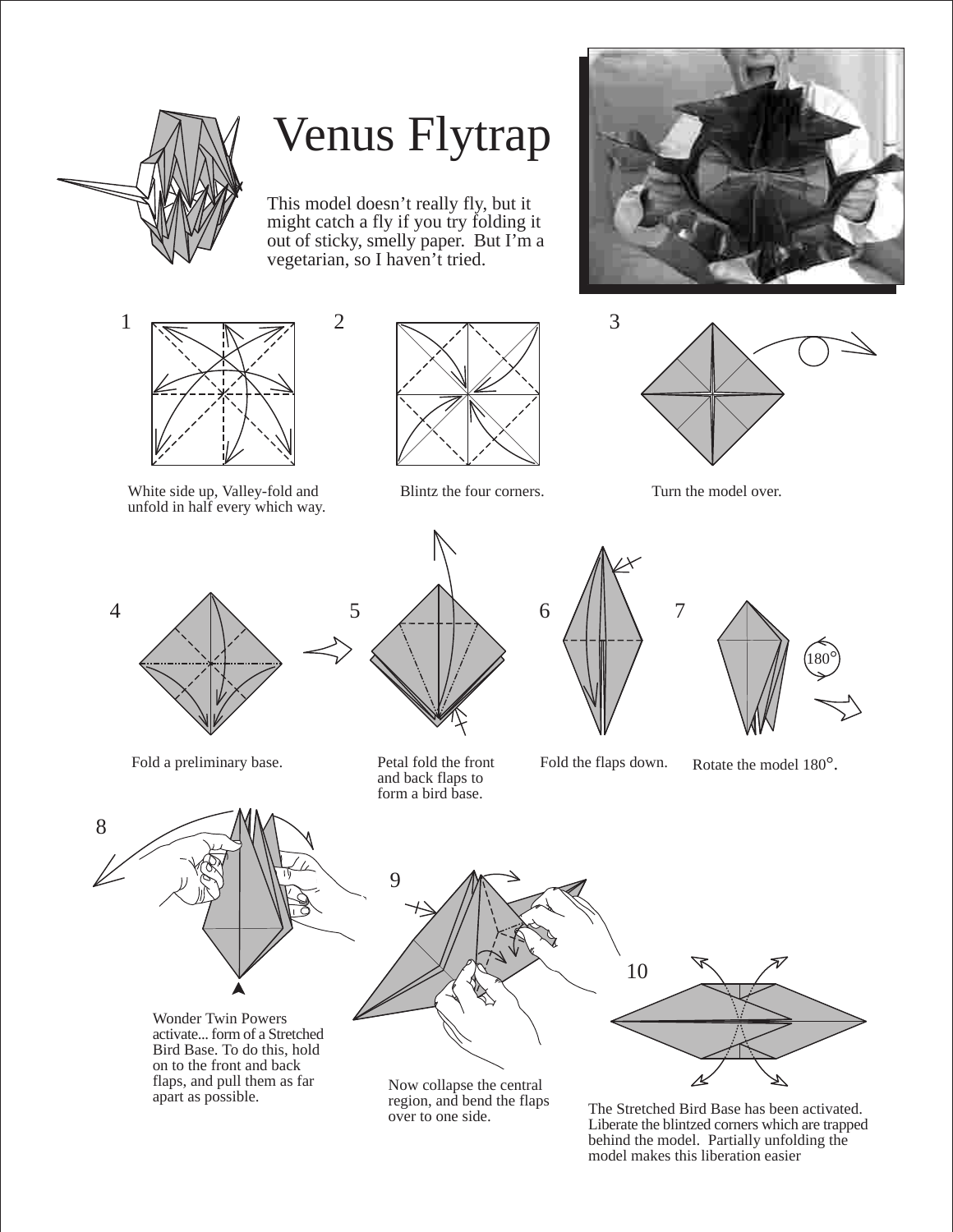





Blintz the left corners. Valley-fold and unfold. Swing the center flaps to the left.







Blintz the right corners. Valley-fold and unfold. Valley-fold and unfold diagonally through all layers.



Valley-fold in the left and right sides (they will overlap), while at the same time lifting up and folding points **A** , **B C**, and **D** to the center along existing creases.



Swing the top flap over as far as it will go, but you needn't crease it -- just get it out of the way so we can see underneath.



Do the same with this flap.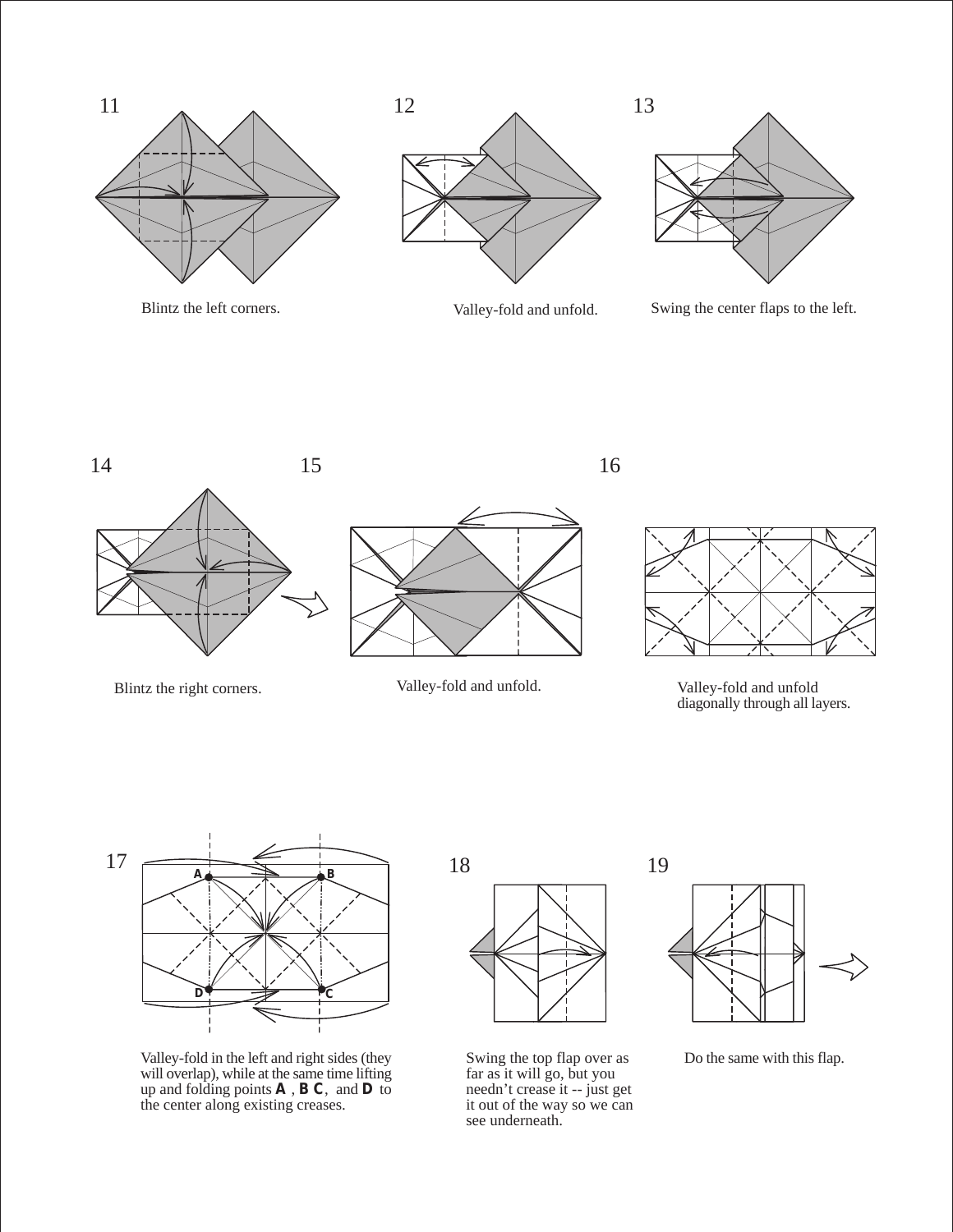

Squash fold.



Valley-fold.



Valley-fold the four flaps, inserting them into the **REAR** pockets.



Close back up the two edges to their original positions.



Valley-fold top down to the bottom, while at the same time lifting up and folding out points **A** , **B** (similar to step 16).



Reverse-fold the three corners.



Release the three trapped corners. Unfolding partially makes this easier.



Reverse, reverse, reverse.

Reverse, reverse, reverse, reverse, reverse, reverse.